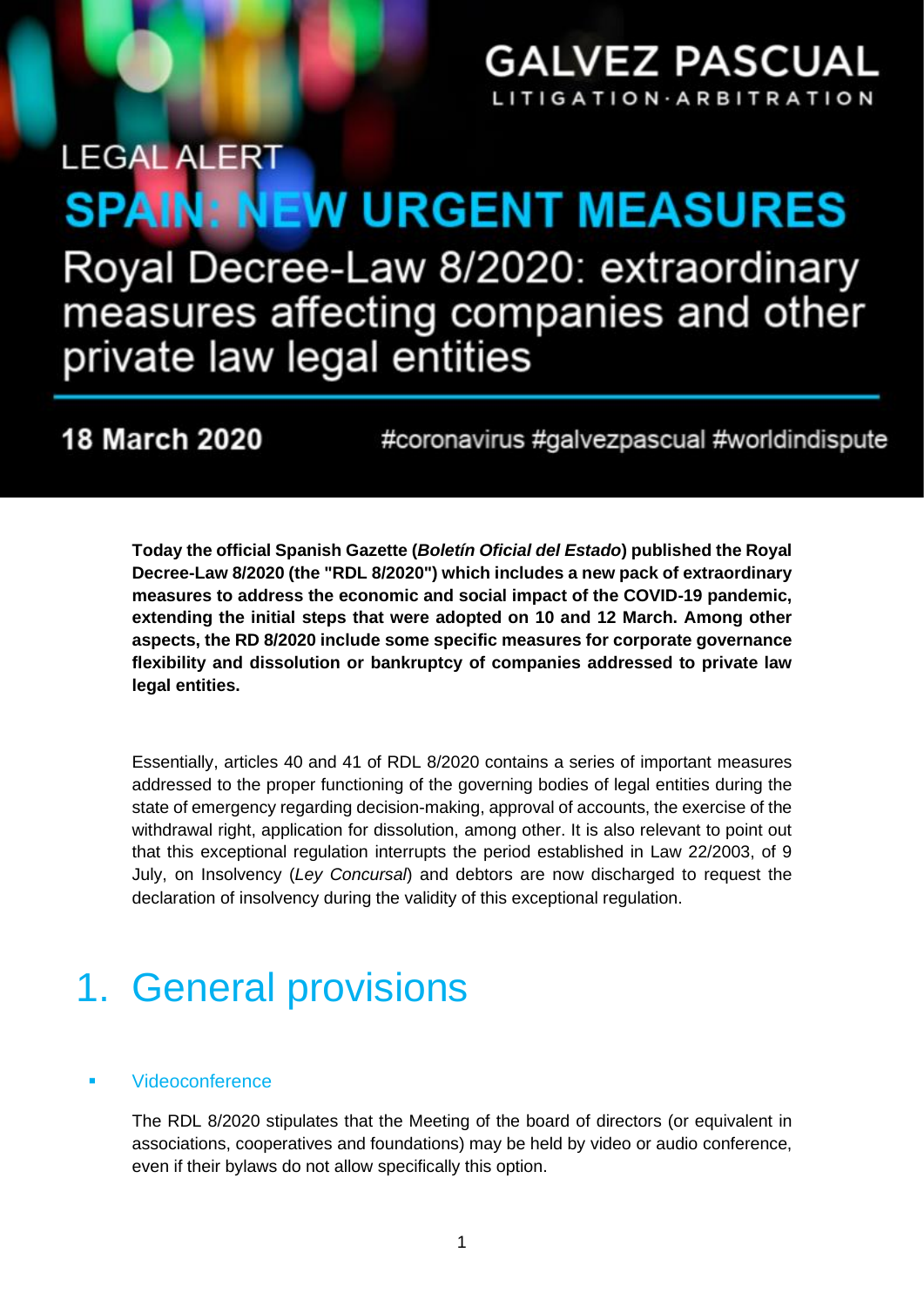

However, the system should ensure the authenticity and the bilateral or plurilateral connection in real-time, with the image and sound of the remote assistants.

#### **• Written vote with no previous meeting**

Similarly, the board of directors may adopt their resolutions by written consent without a meeting, provided that the president so decides or at least two of the members request it, even if their bylaws do not specifically allow this option.

#### ■ Suspension of the submission of the financial statements

The ordinary three-month deadline for the preparation of the financial statements from the end of the fiscal year is suspended until the state of emergency is concluded. This deadline is then resumed for a further three months from when the state of emergency ends.

In the case of financial statements already been prepared on the date of declaration of the state of emergency, the period for their verification by auditors is extended until two months after the end of the state of emergency.

#### ▪ Shareholders' meetings

Annual shareholders' meetings for approving the financial statements must be held within three months of the end of the period following the end date of the period for preparing the financial statements.

For shareholders' meetings called before the publication of the state of emergency and to be held after that publication, the place and date may be changed, or the meeting notice may be revoked by placing an announcement on the company's website, or if the company does not have a website, in the Official State Gazette, 48 hours in advance.

If the call is revoked, the managing body must issue a new meeting notice within one month after the date the emergency state ceased.

#### ▪ Notary public intervention

The intervention of the notary public who, if appropriate, draws up the minutes of the annual shareholders meeting may be carried out through remote communication means in real-time that adequately guarantee the fulfilment of the notary's function.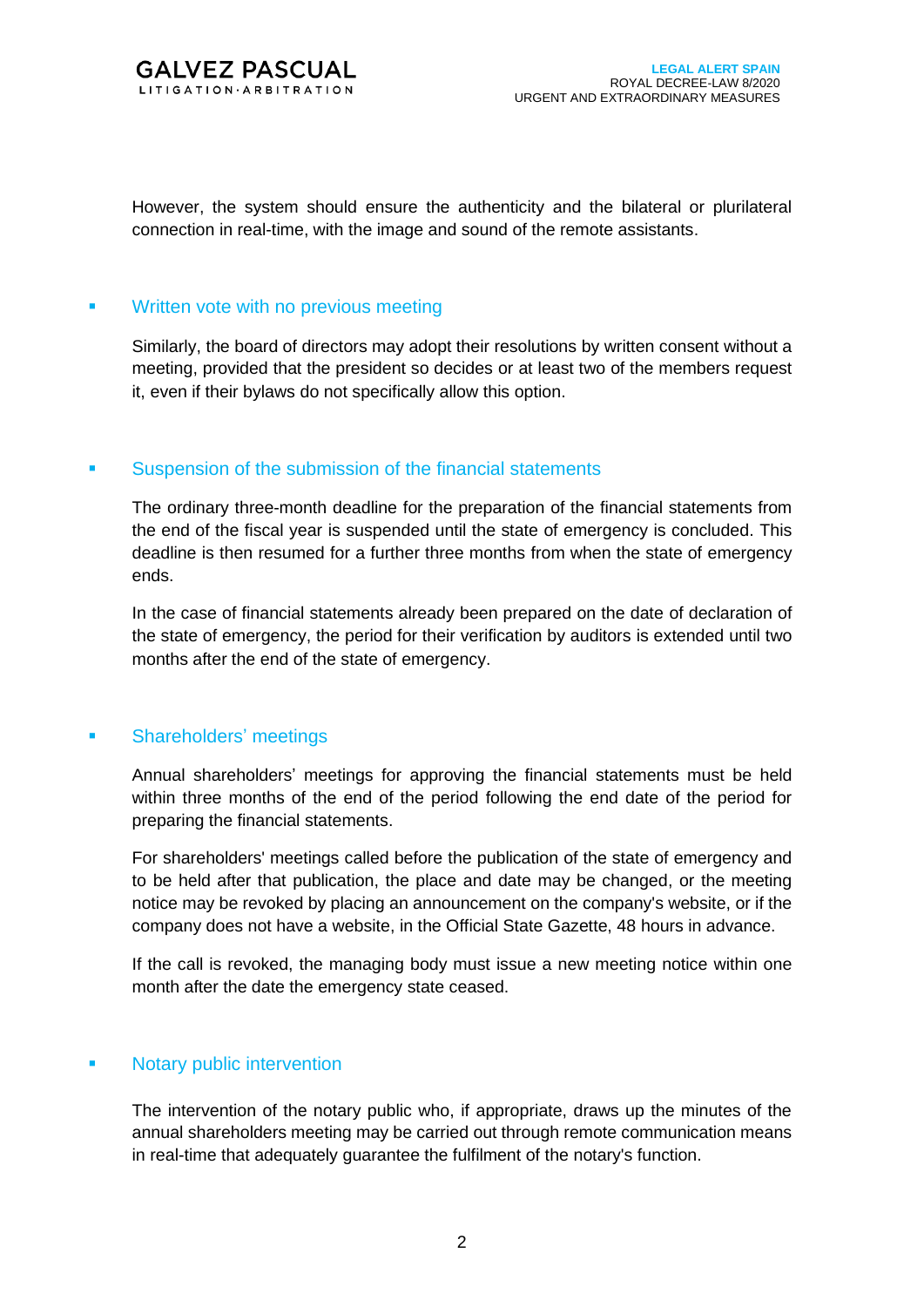

#### **• Suspension of the right of withdrawal**

The exercise of the partner's right of withdrawal is suspended until the end of the state of alarm or its extensions. Even in the event of a legal or statutory due cause.

#### **■** Wind-up during the emergency state

A company will not be wound-up although its term envisaged in the bylaws has exceeded during the emergency state, but deferred two months after the conclusion of the emergency state.

Likewise, If there is a wind-up statutory or bylaw due cause, the period for calling the meeting by the managing body is suspended until the state of emergency state ceases.

#### **• Directors liability for company debts**

If the legal or statutory wind-up cause arises during the state of alert, the directors will not be liable for the company's debts incurred during that period.

## 2. Listed companies

Article 41 includes, among others, the following extraordinary measures applicable during 2020 to the board of directors of public limited companies with securities admitted to trading on a regulated market in the European Union.

#### **• Financial Authority reports**

The legal obligation to publish and submit the annual financial report to the Spanish Securities & Exchange Commission (CNMV) and the audit report of its annual accounts may be fulfilled up to six months after the end of the financial year.

#### **EXECUTE:** Annual shareholders' meetings schedule

Annual shareholders' meetings may be held within the first ten months following the fiscal year-end.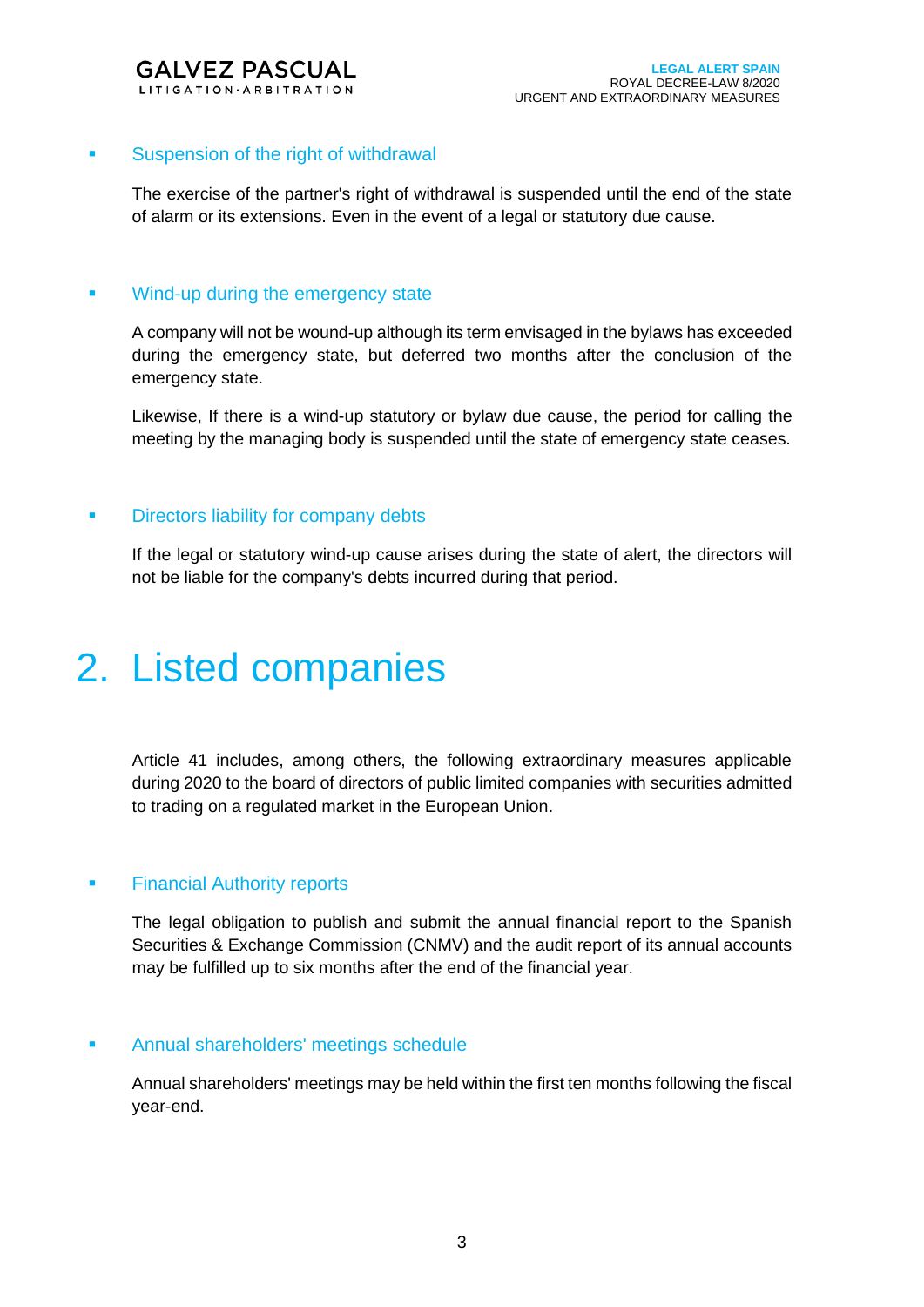

#### ■ Remote attendance and vote

The board of directors may provide in the meeting notice for the shareholders' meetings for attendance by telematic means and remote voting, as well as holding the meeting anywhere within the Spanish national territory.

If the shareholders' meetings have been already published before the publication of the RDL 8/2020, it may be included in a supplementary announcement to be released at least five calendar days before the date scheduled for the meeting

#### **• Shareholders' meetings**

If the measures imposed by the public authorities prevent the meeting from being held at the place and physical location set out in the notice of call and the option provided for in the previous point cannot be used:

- If the meeting has been validly convened in that place and venue, it may be agreed to continue the celebration on the same day in another place and venue within the same province, establishing a reasonable period for the transfer of the attendees;
- If the Meeting cannot be held, a new Meeting at a later date may be announced with the same agenda and publicity requirements as the Meeting not held, at least five days before the appointment.

In this case, the board of directors may agree in the supplementary announcement to hold the Meeting exclusively by electronic mean if it is offered in each one of these ways:

- (i) Electronic attendance;
- (ii) Chairman proxy conferred on remote communication means,
- (iii) Early voting through remote connection means.
- The directors may attend the meeting, which shall be deemed to be held at the registered office regardless of the location of the Chairman of the Board, by audio or video conference call.
- Meetings of the Board of Directors held by videoconference or telephone conference are permitted, even if not explicitly provided for in the bylaws.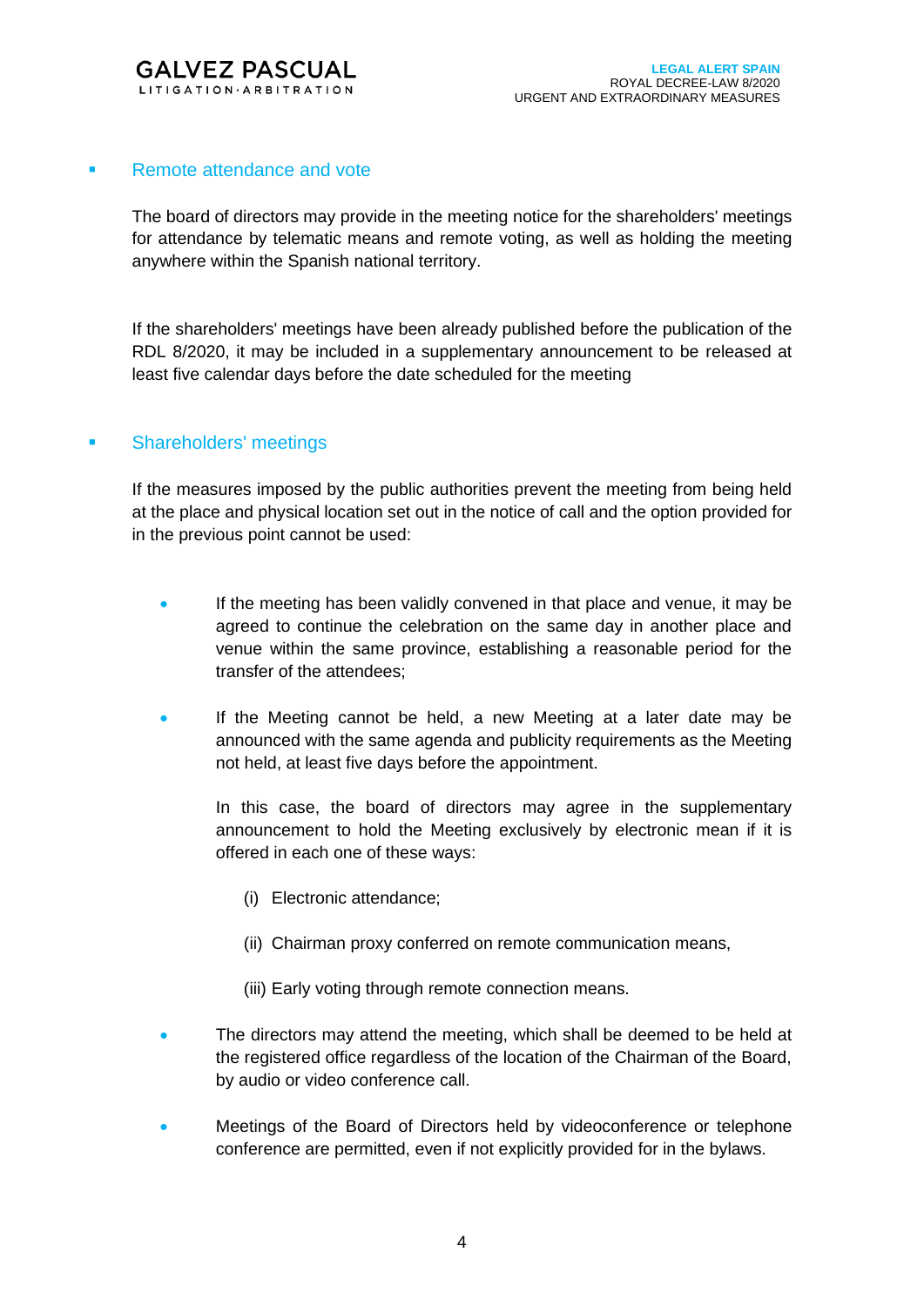

# 3. Other provisions

Finally, the RDL 8/2020 contains a series of stipulations regarding the commercial register and the insolvency situation that could result during the state of emergency.

#### **• Commercial registry**

The period of expiry of the register entries is suspended and will be resumed at the end of the emergency state

#### **• Insolvency court proceedings**

- While the state of emergency, technically insolvent debtors and debtors that have given notice to the courts of the pre-insolvency negotiations under article 5 bis of the Insolvency Law, even where the period has ended, will not be required to petition for an insolvency order.
- Until the end of two months following the end of the state of emergency, judges will not accept insolvency petitions for necessary insolvency that were submitted during the state of emergency or that are submitted during those two months.
- If a voluntary petition for an insolvency order has been filed, it will be admitted for consideration, on a priority basis, even if it has been submitted at a later date